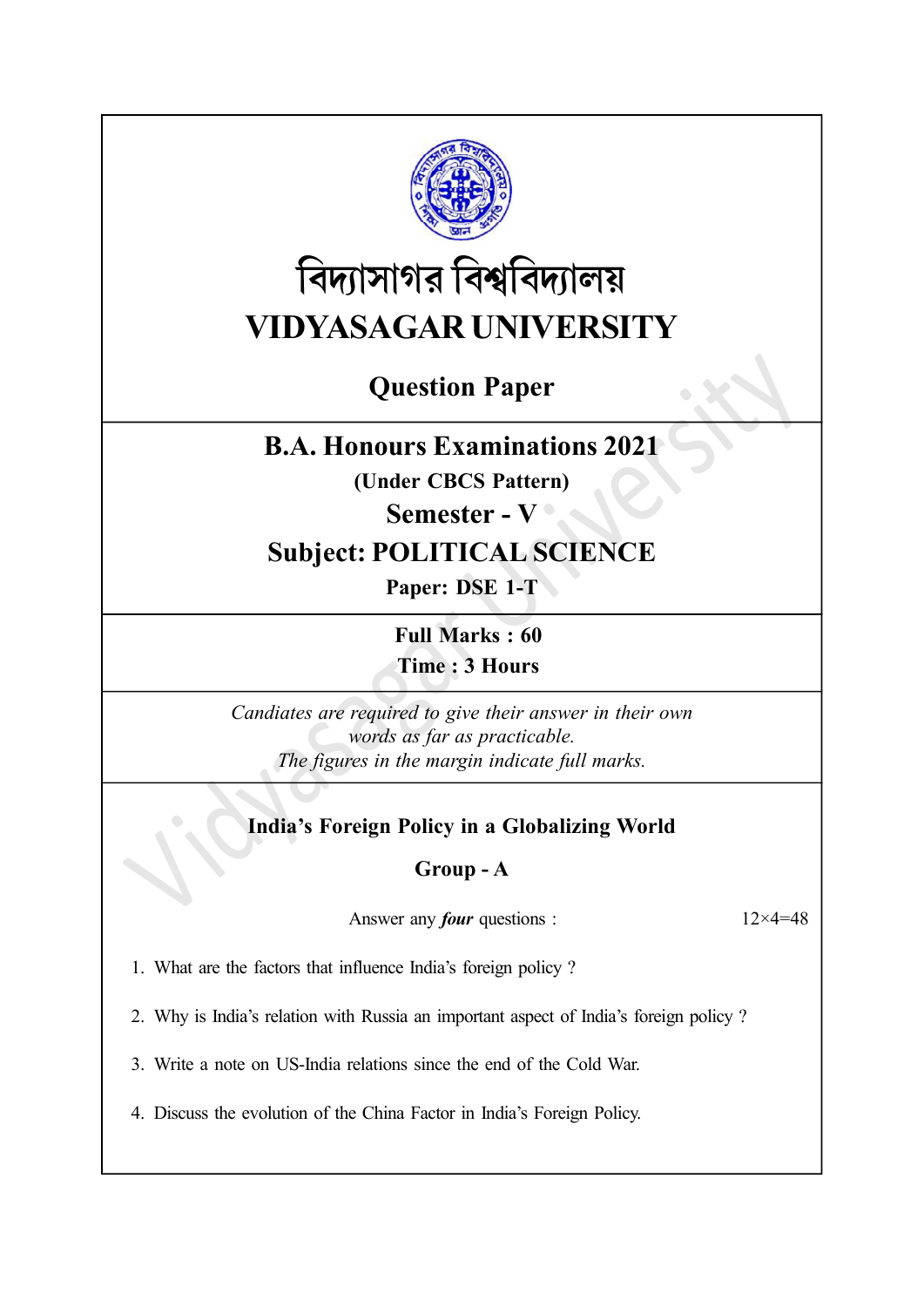5. Is India a regional superpower in South Asia ? Elucidate.

- 6. What are the main challenges before South Asia in the contemporary period.
- 7. Write a note on India's emerging climate strategy.
- 8. Examine India's role in the multipolar wrold.

#### Group - B

Answer any six questions :  $2 \times 6 = 12$ 

- 1. Bandung Conference was held in which year and whta was its main motto ?
- 2. What is Panchsheel ?
- 3. What is meant by Apartheid ?
- 4. In which year was the McMahon Line boundary determined between India and China ?
- 5. Mention one baisc principle of India's foreign policy.
- 6. What is Nuclear Liability Bill ?
- 7. What is the United Nations Framework Conventions on Climate Change (UNFCCC) ?
- 8. What is Operation Gibralter ?
- 9. Why is India known as the pharmacy to the world ?
- 10. How is India involved in Shanghai Cooperation Organisation (SCO)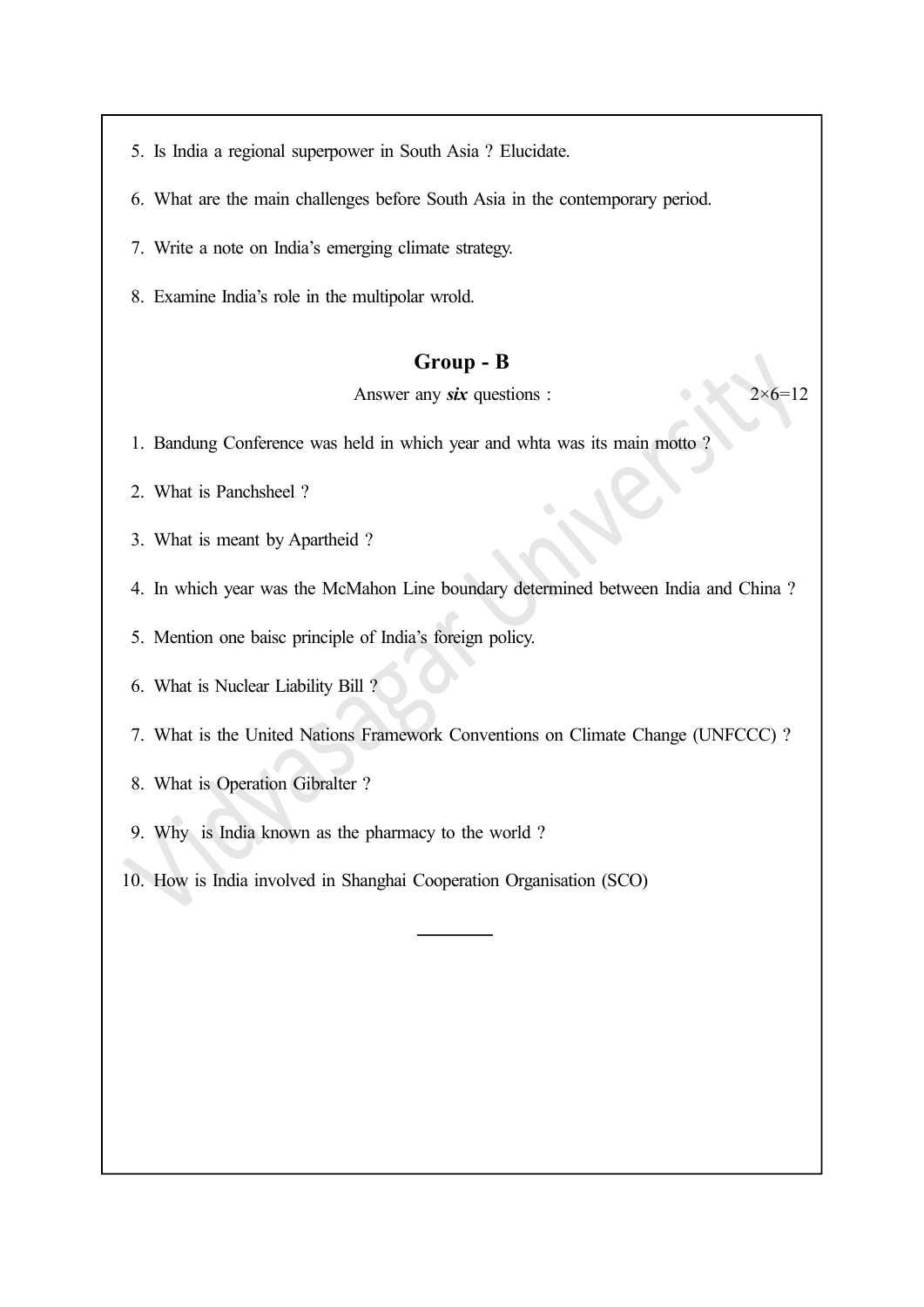## Or, Development Process and Social Movements in Contemporary India

#### Group - A

Answer any *four* questions :  $12 \times 4 = 48$ 

1. Write a note on the evolution of Indian economy since independence.

2. How did economic liberalisation in 1991 affects Indian politics ?

3. How does industrial development impact national progess ?

4. What are the causes for the emergence of middle class in India ?

5. Critically analyse the impact of Green Revolutin in India.

6. Write a note on the Dalit women's movement in India.

7. Write a note on the politics of civil rights activism in India.

8. Write the present shift in India's foreign policy duing Modi Period.

#### Group - B

Answer any six questions :  $2 \times 6 = 12$ 

1. In which Five-Year Plan India opted for a mixed economy ?

2. What was the main objectives of planning after India's independence ?

3. Mention the year when Jawahar Rojgar Yojna was launched.

4. What is meant by Closed Economy ?

5. What is agrarian social structure ?

6. Who is the father of Green Rovolution in India and why is so called ?

7. Why is middle class is important to the Indian economy ? Write any two reasons.